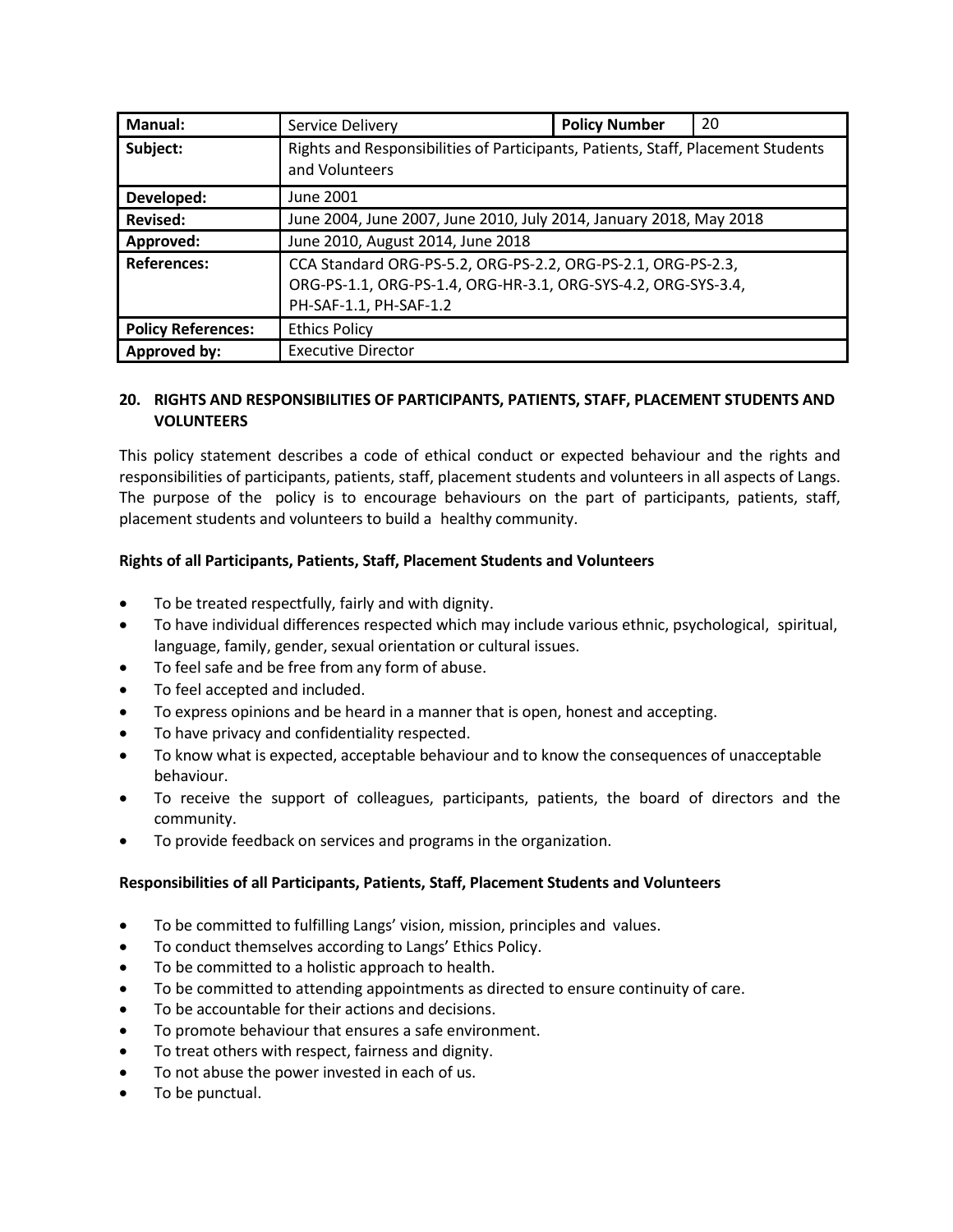- To inform the organization of the need to correct or change personal information.
- To inform a supervisor of a breach in confidentiality of personal information.
- To uphold the organization's privacy policy and practices, ensuring confidentiality and the security of information.
- To use email and social media in a respectful, inclusive, accessible and professional manner to inform staff of health and safety concerns.
- To be committed to the holistic approach to health and wellness.

### **Rights of Participants and Patients**

- To be fully informed regarding all aspects of care.
- To be informed of the laws, rules and policies affecting the operation of the organization.
- To choose to participate in programs.
- To be informed and have access to the full range of Langs' programs and services.
- To choose to limit the information that is shared.
- To refuse treatment and to be informed of the consequences.
- To withdraw consent, which may then limit Langs from providing programs and services.
- To determine with whom Langs can share personal information, unless mandated by law.

### **Responsibilities of Participants and Patients**

- To be on time for appointments.
- To give 24 hours' notice when cancelling an appointment.
- To participate in and take ownership for their care and health, including attending appointments.
- To be accountable for behaviour and actions, and accept consequences of behaviour.
- To be responsible for their own health care by following through with instructions of their health care provider.
- To participate in the service provider's assessment of his or her requirements.
- To provide necessary information to staff and administration concerning relevant aspects of personal mental, physical and financial status, as well as custody and access, and to keep them informed of any changes in these.
- To give staff an opportunity to correct a complaint or grievance by speaking to them directly.
- To be responsible for informing staff or volunteers of their special needs, and for problem-solving.
- Parents are responsible for being supportive of behaviour policies regarding their child.

# **Rights of Staff**

- To have adequate ongoing training and support.
- To have a comprehensive orientation.
- To receive support, direction, appropriate feedback and evaluation from their supervisor.
- To have access to a fair and equitable conflict resolution system.
- To be recognized and appreciated.
- To refuse work if it is an occupational health and safety concern.
- To be informed of the specific needs of participants and patients.
- To be fairly compensated within the organization's means.